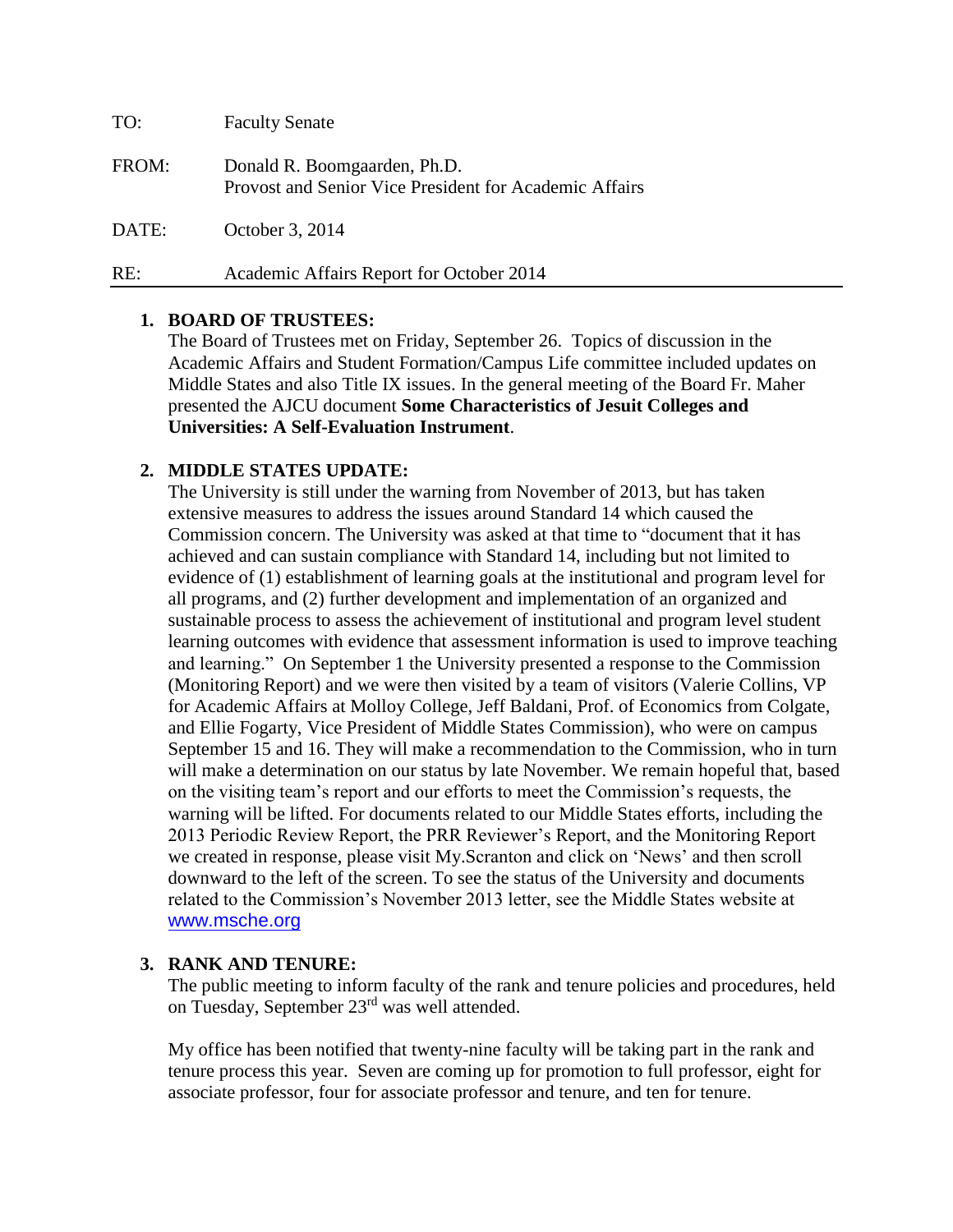# **4. COMMITTEES:**

## **Faculty Handbook:**

The Faculty Handbook Committee continues to work on language concerning Teaching in the Rank and Tenure Process, Role and Rights of Faculty on Leave, and 23.3 Department's Responsibility.

# **5. CURRICULUM:**

After consulting with Dr. Spalletta the following dates were sent to faculty regarding the deadlines for submitting curriculum proposals. The dates allow the reviewing bodies' sufficient time to review and approve curriculum proposals for inclusion in the 2015- 2016 catalogs. I ask that faculty keep in mind that when submitting proposals they need to give their deans' office time to review the proposal and to send it to be posted.

All proposals **must be posted to the Faculty Senate Curriculum Board** by the dates indicated below:

- New Programs by December 19, 2014
- Major Program Changes by February 13, 2015
- Course Changes by February 23, 2015
- Any remaining small editorial changes by March 27, 2015

# **6. UPDATES:**

## **College of Arts and Sciences**

- James Moran (senior psychology major), Mike Kovalchik (senior biology major), Erika Sarno (junior biochemistry, cell and molecular biology major), and Ashley Villa (junior biochemistry, cell and molecular biology major), joined students from across the country as research interns at the Smithsonian Tropical Research Institute (STRI) in Panama this summer. Internships for this prestigious program are awarded to students based on merit and matching the research interest of the students with ongoing research projects at the institute. The University works with STRI on a joint internship project supported by biology professors Marc Seid, Ph.D., and Gary Kwiecinski, Ph.D.
- The College has received a grant from the Council of Independent Colleges' NetVUE (Network for Vocation in Undergraduate Education program), supporting the faculty teaching the new first-year seminar to develop the theme of vocation and engagement with service agencies in the seminars.
- The third Annual Ignatian Values in Action Lecture, on September 18, featured Jay Sullivan, author of this year's royal Read, *Raising Gentle Men: Lives at the Orphanage Edge*. The lecture was attended by an audience of approximately 2,200, including 1063 of our 1078 first-year students.
- The Ang Lee Film Festival, Three Decades of Fearlessness, began on October 2 with a viewing and discussion of Lee's 1993 film, *The Wedding Banquet*.